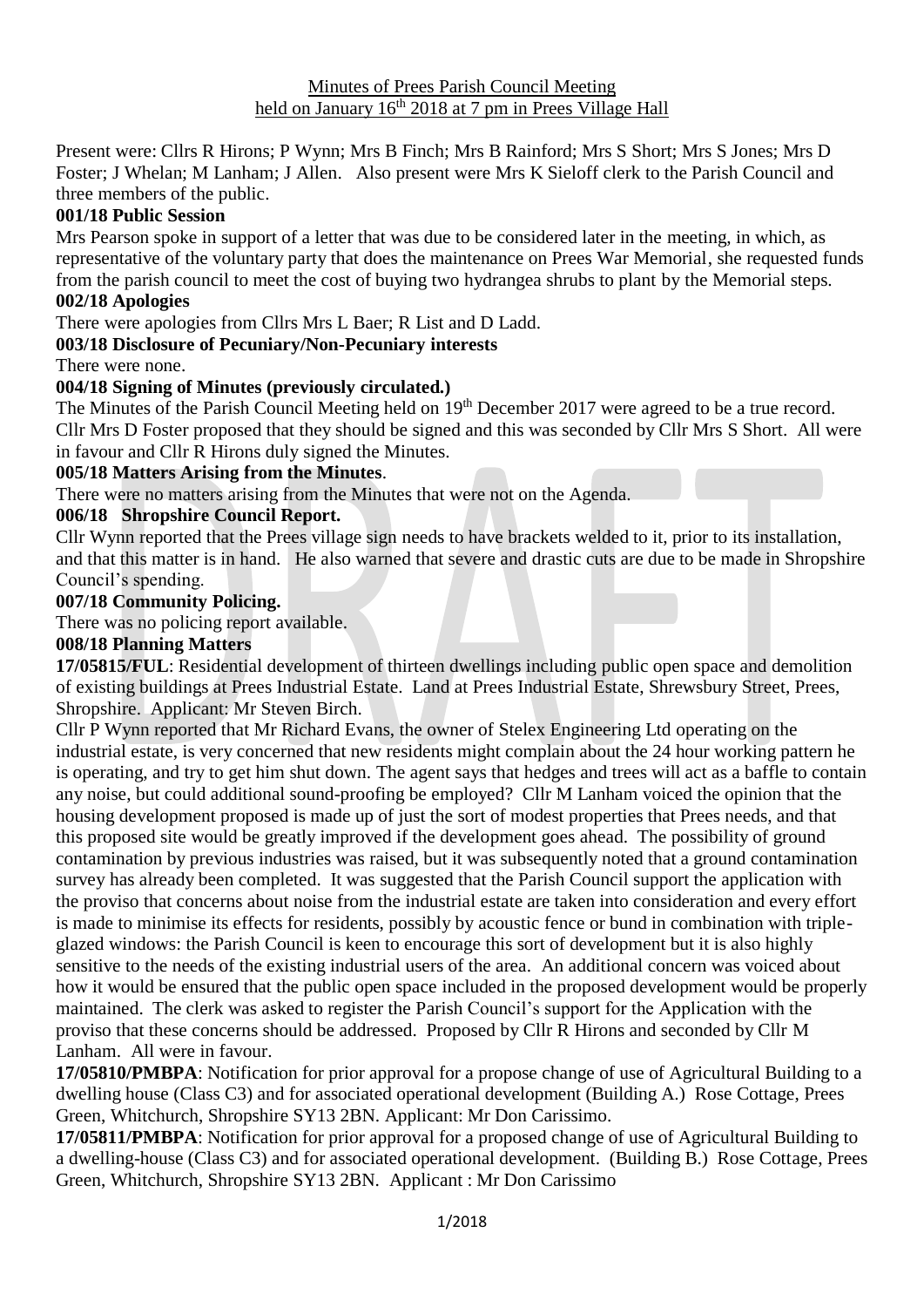These two applications were considered together. Local knowledge questions the assertion that these buildings were ever used as part of an agricultural unit. Questions were raised as to whether this site is suitable for residential use, when matters of road safety and access are considered, and also whether the fabric of the buildings lends itself to conversion. It was resolved that the Parish Council's objection to the two applications should be registered. Proposed by Cllr J Allen and seconded by Cllr Mrs D Foster. All were in favour.

**17/04236/REM**: Approval of reserved matters (lay-out, scale, appearance and landscaping) pursuant to 14/01571/OUT – Outline planning application for up to 10 dwellings to include means of access. Land adjacent to Berwick, Heathwood Road, Higher Heath, Whitchurch, Shropshire. Applicant: Mr B McDermott. The Parish Council felt unable to comment on this application as there was insufficient information available. It was resolved that the clerk should contact the Planning Officer and ask for a deferment until more information was available. Proposed by Cllr R Hirons and seconded by Cllr Mrs D Foster. All were in favour.

**17/05661/TPO**: Proposed tree works : fell one Silver Birch tree; height reduction of two Silver Birch trees by 4m; prune one Oak tree by 2m protected by the North Shropshire District Council (Land adjacent to Lemnos, off Heathwood Road, Higher Heath, Prees) TPO 1992. Location : Lunen, Heathwood Road, Higher Heath, Whitchurch SY13 2HH.

The Parish Council resolved it would be happy to accept the judgement of the Tree Officer on this matter. Proposed by Cllr Mrs S Jones and seconded by Cllr M Lanham. All were in favour.

**17/06143/OUT**: Outline application (access, layout and landscaping for consideration) for the erection of six dwellings following demolition of existing buildings; to include removal of trees. Silver Birch, Mill Lane, Higher Heath, Whitchurch. Applicant: PB Investments.

It was noted that the site plans on the application documentation are incorrect, showing an incorrect access point. This is a back-land site, outside the development boundary and with no frontage to the public highway. The proposed development is not in keeping with its surroundings in scale of appearance. The Parish Council resolved to object to the application. This was proposed by Cllr Mrs S Jones and seconded by Cllr J Whelan. All were in favour.

Planning Decisions received from Shropshire Council.

**17/05390/LBC**: Replace two wooden ground floor windows affecting a grade ll listed building. Decision: grant permission.

**17/05312/FUL**: Erection of a single-storey extension to an existing dwelling (resubmission to extend timeframe.) Decision: grant permission.

**17/05663/FUL**: Erection of single-storey extension to rear elevation; internal alterations (revised scheme.) Decision: grant permission.

**17/03775/OUT** ; Proposed residential development West of Shrewsbury Street, Prees. Outline application for erection of up to five residential dwellings including access off Shrewsbury Street. Decision: grant permission.

# **009/18 Parish Matters**

Continuing concerns about the use of local roads by cycling groups.

Cllr J Allen professed himself to be very disappointed with the responses received from Highways and the Police. So far, no response has been received from either of the local parish clerks consulted to ascertain if their parishes also harbour concerns. Cllr Allen expressed his frustration, finding it hard to believe that the Police are unable to stop cyclists from behaving dangerously on the local roads.

# **010/18 Parish Council Matters**

Local Road Safety. Cllr R Hirons reminded the Parish Council of the forthcoming meeting on January 30<sup>th</sup> 2018 to discuss local road safety and consider a children's poster competition to widen awareness of traffic safety issues.

Updating the Prees Parish Plan. Cllr R Hirons reported back from the meeting held on Tuesday 9<sup>th</sup> January, suggesting that work on some form of community-led plan will be on-going over the next twelve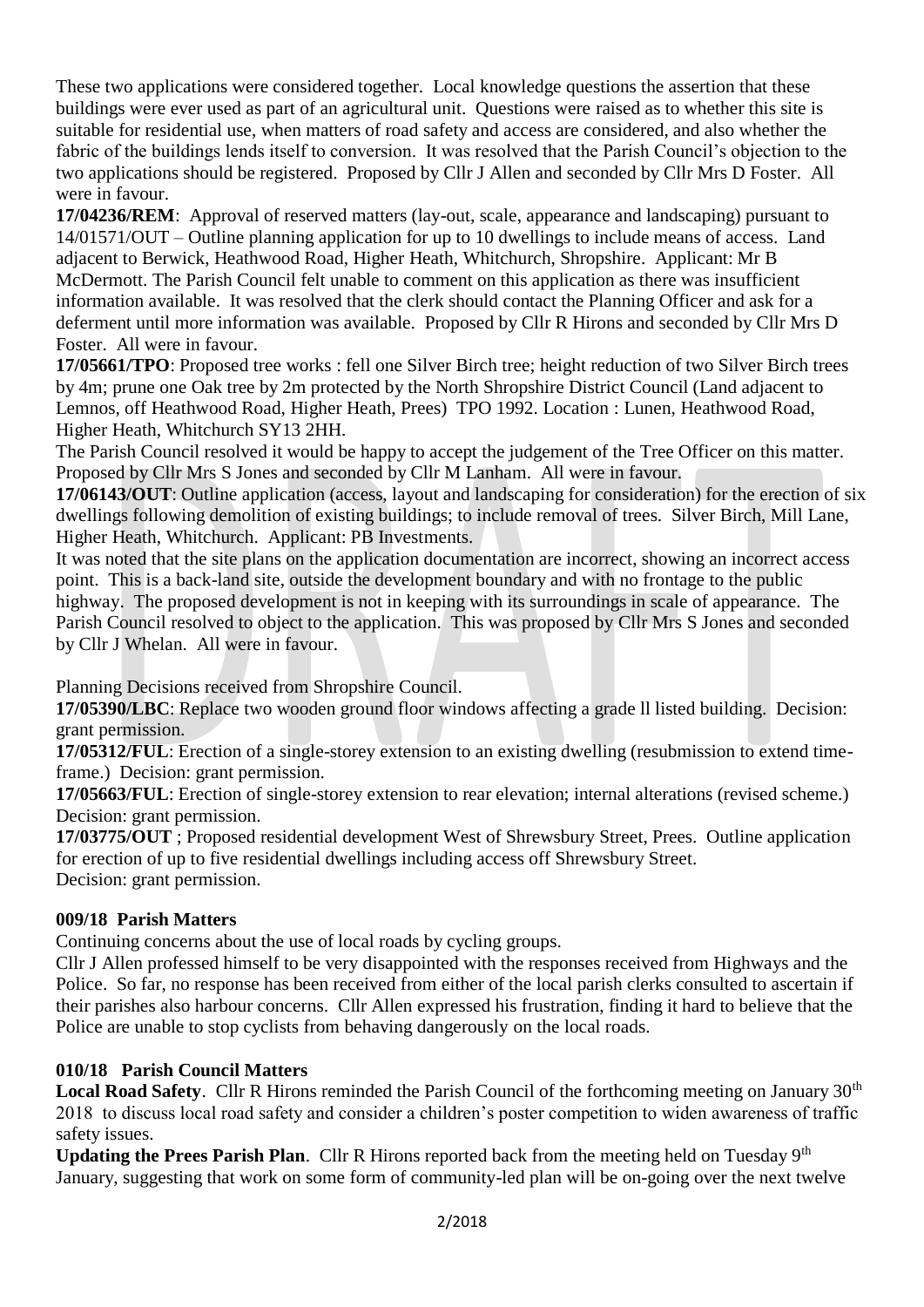months. He reported that he and the clerk are meeting with Nicola Fisher and Belinda Doolan from the Community Enablement team, on February 6<sup>th</sup> 2018, to take advice on the way forward.

**Hot beverages at Parish Council meetings**. All councillors were in favour of this, and Cllr R Hirons asked the clerk to just check with SALC that there is no advice against it.

**Boundary at the back of Prees playground**. The clerk reported that Shropshire Council is unable to establish whose the boundary is. The broken fencing currently in place needs replacing and the boundary needs defining and securing. Clerk asked to research fencing options and pricings.

**Emptying of Pavilion prior to demolition**. Higher Heath Villlage Hall Committee has accepted the offer of the table-tennis table but has no transport to move it from the Pavilion. Cllr R Hirons offered to endeavour to sort this problem.

**Lack of street-lamps in Moreton Street.** Clerk to write replying to resident's enquiry, advising that unfortunately funds do not currently run to supplementing the existing lighting in Moreton Street.

**Dilapidated house in Shrewsbury St, near to corner of Turnpike Rise**. On telephoning Building Control at Shropshire Council the clerk learned that all of her emails had been received and that actually four visits to the property had been made in the last twelve months! Building Control is concerned about loose rooftiles and the crumbling front window but the owner of the property has proved difficult to contact. The most recent letter to him was sent out just before Christmas and he was given 28 days to respond. The clerk was advised that if all other avenues fail, Shropshire Council will have to step in to make the building safe and then recoup costs from the owner.

**Water leak in centre of Fauls**. Severn Trent revisited the site but again were unable to locate a leak. Cllr J Allen advised that the leak is weather-dependent and offered to take photographs when the appropriate weather conditions prevail. Clerk to put on Agenda in three months time.

**Cromer, North Norfolk Holiday Homes Survey.** It was decided not to make a response as a Parish Council.

| 011/18 Accounting matters.                                                |         |
|---------------------------------------------------------------------------|---------|
| <b>Payment of accounts.</b>                                               |         |
| <b>Accounts for Payment: January 2018</b>                                 |         |
|                                                                           |         |
| Mrs K Sieloff: clerk's salary January 2018                                | £340.39 |
| HMRC PAYE payment January 2018                                            | £85.10  |
| Hire of Prees Village Hall 17/10; 21/11; 19/12: 3 hirings @ £19.00        |         |
| Yearly charge for car park light $@f100.00$<br>and                        | £157.00 |
| Scottish Power: Electricity charges-street lighting (30/11/17-31/12/2017) | £159.20 |
| Jones Lighting Ltd: street light maintenance (December 2017)              | £127.09 |
|                                                                           |         |
| Total                                                                     | £868.78 |
| Late-arriving invoice                                                     |         |
| Scottish Power: electricity supply to Pavilion $27.9.17 - 26.12.17$       | £26.04  |
| <b>New total</b>                                                          | £894.82 |

# *Clerk's expenses period 13.12.17.-10.1.18*

*13.12.18: mileage for delivery of mins etc: 13 miles @ 45p = £5.85 23.12.17 Stamps: 2 x 56p postage of payments: £1.12* 

*Total = £6.97 (insignificant amount: to be carried forward)*